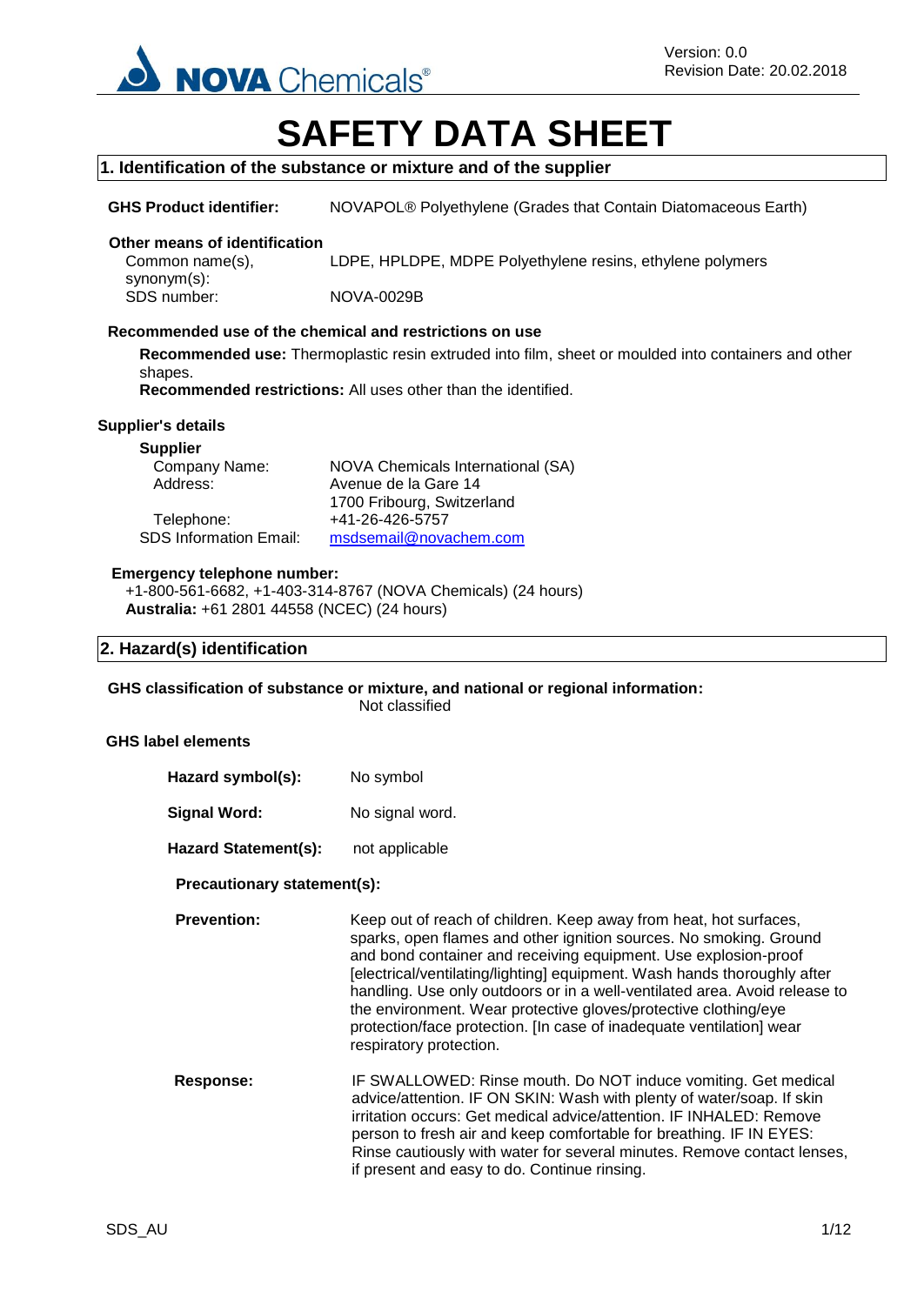| <b>NOVA</b> Chemicals®                                      | Version: 0.0<br>Revision Date: 20.02.2018                                                                                                                                                                                                                                                                                                                                                                                                                                                                                                                                                                                                                                                                                                                                                                                         |
|-------------------------------------------------------------|-----------------------------------------------------------------------------------------------------------------------------------------------------------------------------------------------------------------------------------------------------------------------------------------------------------------------------------------------------------------------------------------------------------------------------------------------------------------------------------------------------------------------------------------------------------------------------------------------------------------------------------------------------------------------------------------------------------------------------------------------------------------------------------------------------------------------------------|
| Storage:                                                    | Store in accordance with local/regional/national regulations. Protect from<br>sunlight.                                                                                                                                                                                                                                                                                                                                                                                                                                                                                                                                                                                                                                                                                                                                           |
| Disposal:                                                   | Dispose of contents/container in accordance with<br>local/regional/national/international regulations. Refer to manufacturer or<br>supplier for information on recovery or recycling.                                                                                                                                                                                                                                                                                                                                                                                                                                                                                                                                                                                                                                             |
| Other hazards which do not<br>result in GHS classification: | This mixture is a preparation containing polymers and additives. Although it<br>may contain components that may be classified, the product does not<br>present a danger to human health by inhalation, ingestion or contact with the<br>skin or to the aquatic environment in the form in which it is placed on the<br>market. If small particles are generated during further processing, handling<br>or by other means, may form combustible dust concentrations in air. Spilled<br>product may create a dangerous slipping hazard. Under fire conditions,<br>product will readily burn and emit irritating smoke. Molten material will<br>produce thermal burns. Polyethylene is an essentially biologically inert solid<br>and considered non-toxic. It is stable (does not decompose) in landfills or in<br>aquatic systems. |

### **3. Composition/information on ingredients**

### **Mixtures**

| <b>Chemical Identity</b>                   | Common name<br>and synonyms | <b>CAS</b><br>number | Concentration* |
|--------------------------------------------|-----------------------------|----------------------|----------------|
| Silica, cristobalite                       | Crystalline silica          | 14464-46-1           | $0.1 - 0.3\%$  |
| * All concentrations are percent by weight |                             |                      |                |

All concentrations are percent by weight.

| <b>Additional Information:</b> | The silica, cristobalite is inextricably bound or coated in the resin. |
|--------------------------------|------------------------------------------------------------------------|
|--------------------------------|------------------------------------------------------------------------|

# **4. First-aid measures**

### **Description of necessary first-aid measures**

| Inhalation:                 | IF INHALED: Remove person to fresh air and keep comfortable for<br>breathing. Get medical advice/attention.                                                                            |
|-----------------------------|----------------------------------------------------------------------------------------------------------------------------------------------------------------------------------------|
| <b>Skin Contact:</b>        | IF ON SKIN: Wash with plenty of water/soap. If skin irritation occurs: Get<br>medical advice/attention.                                                                                |
| Eye contact:                | IF IN EYES: Rinse cautiously with water for several minutes. Remove<br>contact lenses, if present and easy to do. Continue rinsing. Get medical<br>advice/attention.                   |
| Ingestion:                  | IF SWALLOWED: Rinse mouth. Do NOT induce vomiting. Get medical<br>advice/attention.                                                                                                    |
| Symptoms caused by exposure |                                                                                                                                                                                        |
| Symptoms:                   | Thermal burns. Respiratory irritation. Mechanical irritation. The silica,<br>cristobalite is inextricably bound or coated in the resin, which minimizes the<br>likelihood of exposure. |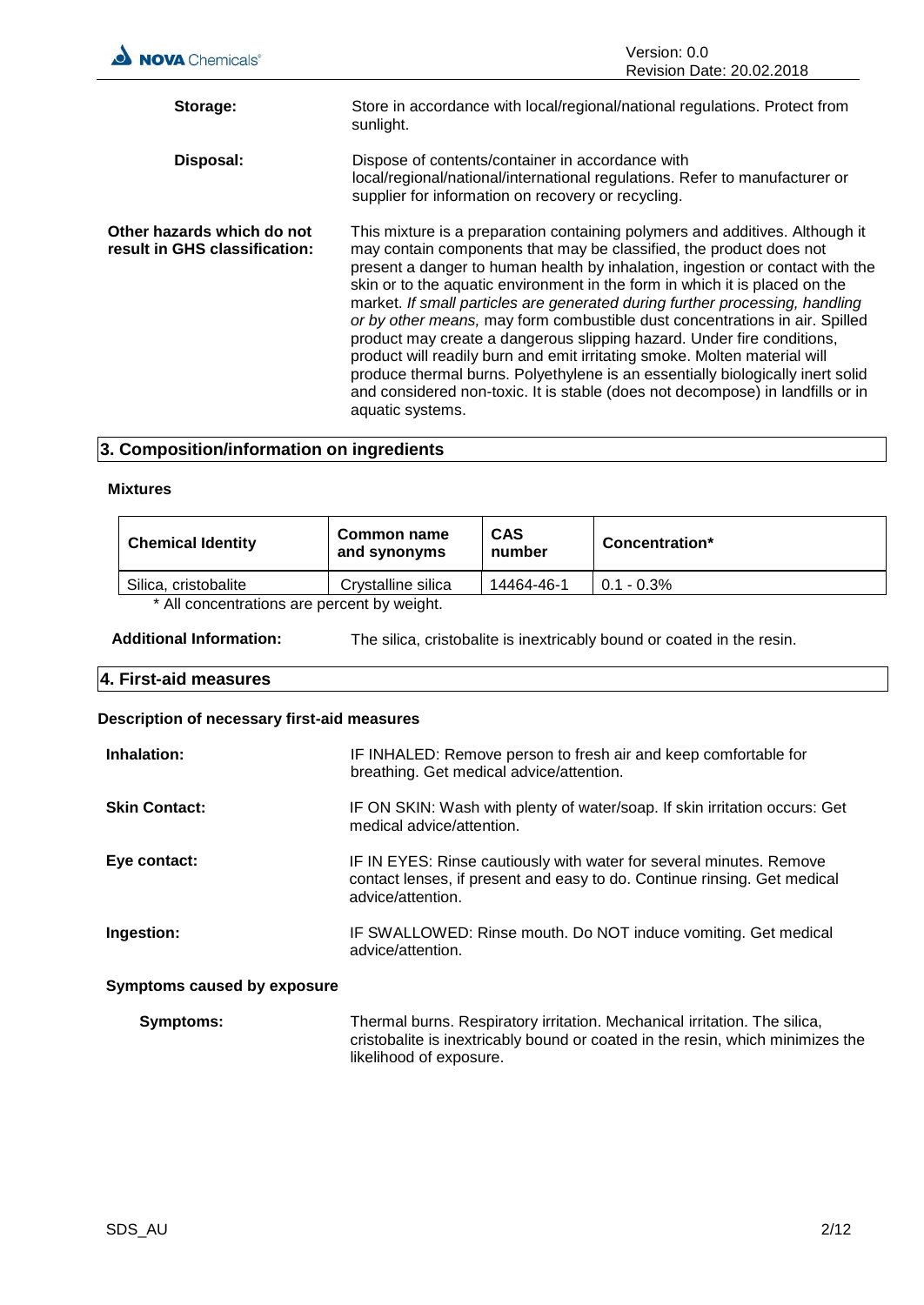

| <b>Medical attention and special treatment</b>                                    |                                                                                                                                                                                                                                                                                                                                                                                                                                                                                                                                                                                                                                                                                           |
|-----------------------------------------------------------------------------------|-------------------------------------------------------------------------------------------------------------------------------------------------------------------------------------------------------------------------------------------------------------------------------------------------------------------------------------------------------------------------------------------------------------------------------------------------------------------------------------------------------------------------------------------------------------------------------------------------------------------------------------------------------------------------------------------|
| <b>Treatment:</b>                                                                 | After adequate first aid, no further treatment is required unless symptoms<br>reappear. For more detailed medical emergency support information, call<br>+1-800-561-6682 or +1-403-314-8767 (24 hours, NOVA Chemicals<br>Emergency Response). Burns should be treated as thermal burns. Molten<br>resin will come off as healing occurs; therefore, immediate removal from the<br>skin is not necessary. Treatment should be directed at the control of<br>symptoms and the clinical condition of the patient. No adverse effects due<br>to ingestion are expected. The silica, cristobalite is inextricably bound or<br>coated in the resin, which minimizes the likelihood of exposure. |
| 5. Fire-fighting measures                                                         |                                                                                                                                                                                                                                                                                                                                                                                                                                                                                                                                                                                                                                                                                           |
| <b>General Fire Hazards:</b>                                                      | Solid resins support combustion but do not meet combustible definition.<br>Product will burn at high temperatures but is not considered flammable.<br>Under fire conditions, product will readily burn and emit irritating smoke.<br>Powdered material may form explosive dust-air mixtures.                                                                                                                                                                                                                                                                                                                                                                                              |
| <b>Means of fire extinguishing</b>                                                |                                                                                                                                                                                                                                                                                                                                                                                                                                                                                                                                                                                                                                                                                           |
| Suitable extinguishing<br>media:                                                  | Water fog or water spray. Small fires: Dry chemical, carbon dioxide (CO2)<br>or foam.                                                                                                                                                                                                                                                                                                                                                                                                                                                                                                                                                                                                     |
| <b>Unsuitable extinguishing</b><br>media:                                         | Avoid water in straight hose stream; will scatter and spread fire.                                                                                                                                                                                                                                                                                                                                                                                                                                                                                                                                                                                                                        |
| Specific hazards arising from<br>the chemical:                                    | Upon heating, polyethylene may emit various oligomers, waxes and<br>oxygenated hydrocarbons as well as carbon dioxide, carbon monoxide and<br>small amounts of other organic vapours (e.g. aldehydes, acrolein).<br>Inhalation of these decomposition products may be hazardous. Powdered<br>material may form explosive dust-air mixtures. Risk of dust-air explosion is<br>increased if flammable vapours are also present. Static discharge: material<br>can accumulate static charges which may cause an incendiary electrical<br>discharge.                                                                                                                                          |
| Special protective equipment and precautions for firefighters                     |                                                                                                                                                                                                                                                                                                                                                                                                                                                                                                                                                                                                                                                                                           |
| <b>Special fire fighting</b><br>procedures:                                       | Keep upwind. Keep unauthorised personnel away. Move containers from<br>fire area if you can do so without risk. Fight fire from maximum distance or<br>use unmanned holders or monitor nozzles. Apply extinguishing media<br>carefully to avoid creating airborne dust. Water may be used to flood the<br>area. Use water spray to cool fire exposed surfaces and to protect<br>personnel. Avoid inhaling any smoke and combustion materials. Remove<br>and isolate contaminated clothing and shoes. Prevent run-off from fire<br>control or dilution from entering streams, sewers or drinking water supply.                                                                             |
| <b>Special protective</b><br>equipment for firefighters:                          | Firefighters must use standard protective equipment including flame<br>retardant coat, helmet with face shield, gloves, rubber boots, and in<br>enclosed spaces, SCBA.                                                                                                                                                                                                                                                                                                                                                                                                                                                                                                                    |
| <b>Hazchem Code:</b>                                                              | None.                                                                                                                                                                                                                                                                                                                                                                                                                                                                                                                                                                                                                                                                                     |
| 6. Accidental release measures                                                    |                                                                                                                                                                                                                                                                                                                                                                                                                                                                                                                                                                                                                                                                                           |
| <b>Personal precautions,</b><br>protective equipment and<br>emergency procedures: | Isolate area. Alert stand-by emergency and fire fighting personnel. Dust<br>deposits should not be allowed to accumulate on surfaces, as these may<br>form an explosive mixture if they are released into the atmosphere in<br>sufficient concentration.                                                                                                                                                                                                                                                                                                                                                                                                                                  |
| <b>Environmental Precautions:</b>                                                 | Prevent entry into waterways, sewer, basements or confined areas.                                                                                                                                                                                                                                                                                                                                                                                                                                                                                                                                                                                                                         |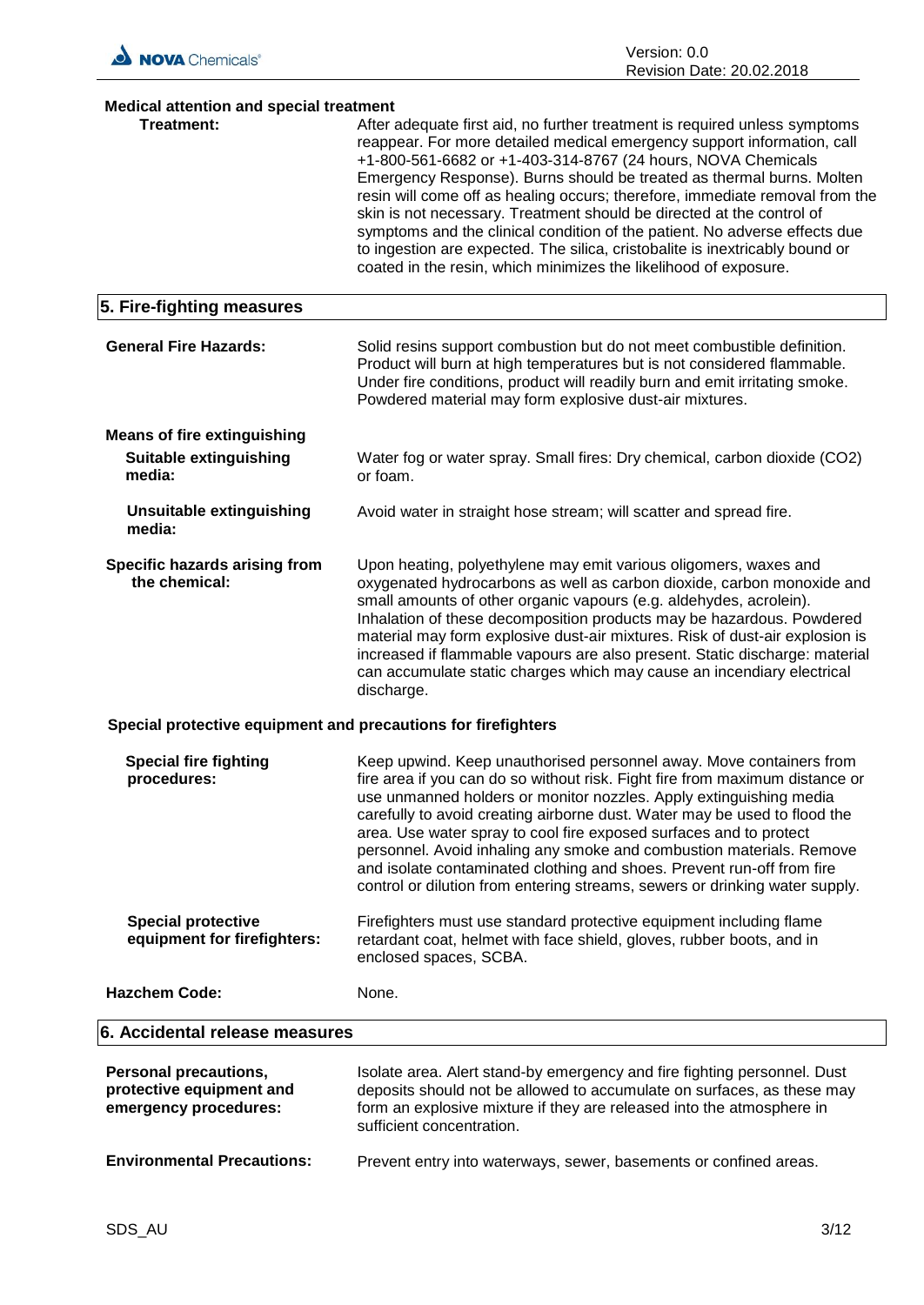

### **8. Exposure controls/personal protection**

#### **Control Parameters**

**Occupational Exposure Limits**

During dusty conditions ACGIH recommends for Particles (insoluble or poorly soluble) not otherwise specified a TWA of 10 mg/m3 (inhalable particles), 3 mg/m3 TWA (respirable particles). The silica, cristobalite is inextricably bound or coated in the resin, which minimizes the likelihood of exposure.

**Chemical Identity Type Exposure Limit Values Source** Silica, cristobalite | TWA | 0.1 mg/m3 | Australia. OELs. (Adopted National Exposure Standards for Atmospheric Contaminants in the Occupational Environment) (08 2005) Silica, cristobalite - Respirable fraction. TWA 0.025 mg/m3 US. ACGIH Threshold Limit Values (03 2014) Silica, cristobalite - Respirable. Time Weighted Average (TWA): 0.1 mg/m3 | UK. EH40 Workplace Exposure Limits (WELs) (12 2011)

### **Biological Limit Values**

None of the components have assigned exposure limits.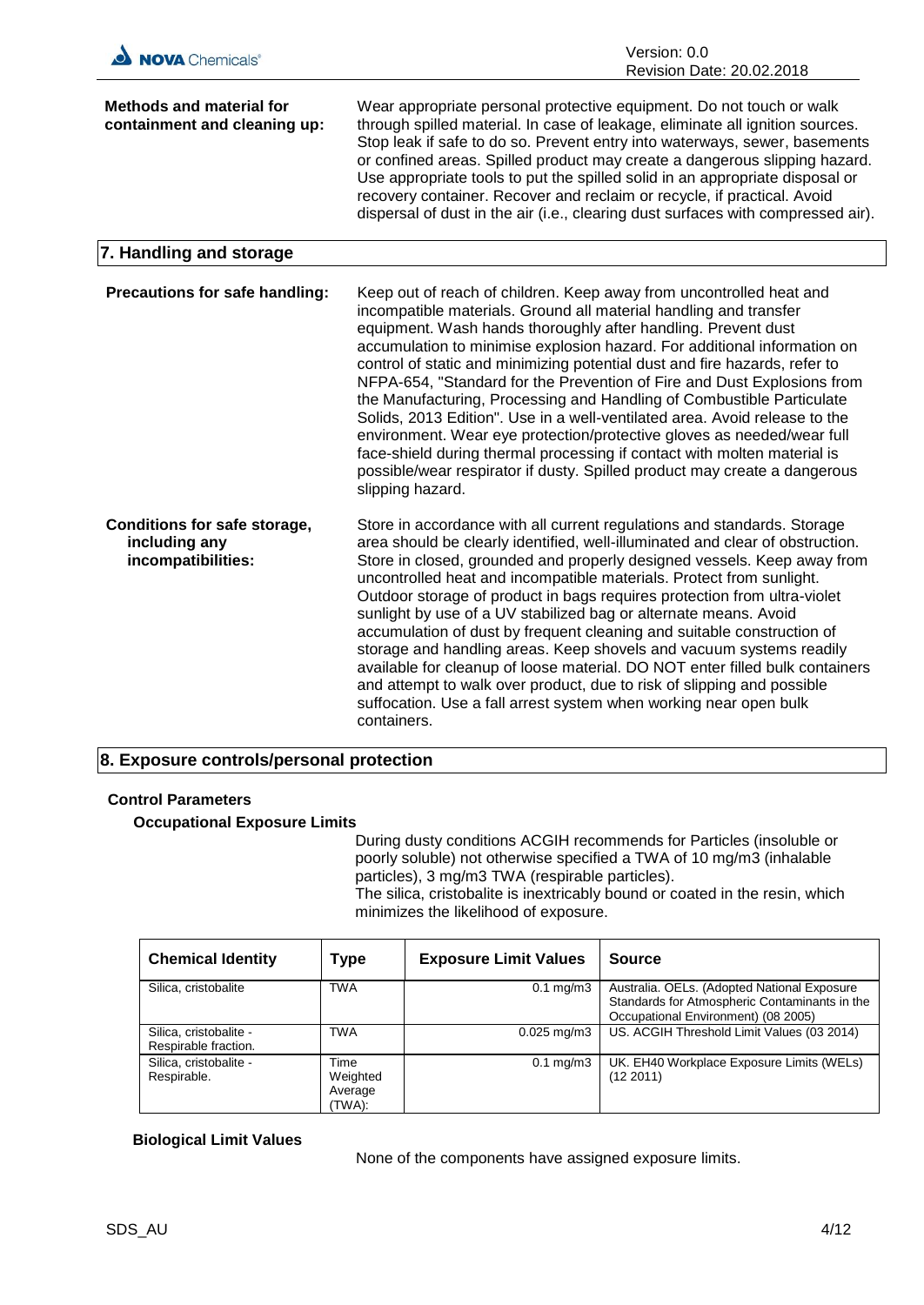| NOVA Chemicals® | Version: 0.0                     |
|-----------------|----------------------------------|
|                 | <b>Revision Date: 20.02.2018</b> |

| <b>Appropriate Engineering</b><br><b>Controls:</b> | Engineering methods to reduce hazardous exposure are preferred controls.<br>Methods include mechanical ventilation (dilution and local exhaust) process<br>or personal enclosure, remote and automated operation, control of process<br>conditions, leak detection and repair systems, and other process<br>modifications. Ensure all exhaust ventilation systems are discharged to<br>outdoors, away from air intakes and ignition sources. Supply sufficient<br>replacement air to make up for air removed by exhaust systems.<br>Administrative (procedure) controls and use of personal protective<br>equipment may also be required. It is recommended that all dust control<br>equipment such as local exhaust ventilation and material transport systems<br>involved in handling of this product contain explosion relief vents or an<br>explosion suppression system or an oxygen-deficient environment. Use<br>only appropriately classified electrical equipment and powered industrial<br>trucks. |
|----------------------------------------------------|--------------------------------------------------------------------------------------------------------------------------------------------------------------------------------------------------------------------------------------------------------------------------------------------------------------------------------------------------------------------------------------------------------------------------------------------------------------------------------------------------------------------------------------------------------------------------------------------------------------------------------------------------------------------------------------------------------------------------------------------------------------------------------------------------------------------------------------------------------------------------------------------------------------------------------------------------------------------------------------------------------------|
|                                                    |                                                                                                                                                                                                                                                                                                                                                                                                                                                                                                                                                                                                                                                                                                                                                                                                                                                                                                                                                                                                              |

### **Individual protection measures, such as personal protective equipment**

| <b>General information:</b>    | Personal protective equipment (PPE) should not be considered a long-term<br>solution to exposure control. Employer programs to properly select, fit,<br>maintain and train employees to use equipment must accompany PPE.<br>Consult a competent industrial hygiene resource, the PPE manufacturer's<br>recommendation, and/or applicable regulations to determine hazard<br>potential and ensure adequate protection. |
|--------------------------------|------------------------------------------------------------------------------------------------------------------------------------------------------------------------------------------------------------------------------------------------------------------------------------------------------------------------------------------------------------------------------------------------------------------------|
| <b>Eye/face protection:</b>    | Safety glasses. Wear a face shield when working with molten material.                                                                                                                                                                                                                                                                                                                                                  |
| <b>Skin Protection</b>         |                                                                                                                                                                                                                                                                                                                                                                                                                        |
| <b>Hand Protection:</b>        | Wear gloves to protect against thermal burns.                                                                                                                                                                                                                                                                                                                                                                          |
| Other:                         | Wear appropriate clothing to prevent any possibility of skin contact.<br>Wear work clothes with long sleeves and pants. Safety footwear with<br>good traction is recommended to help prevent slipping. Static<br>Dissipative (SD) rated footwear is also recommended.                                                                                                                                                  |
| <b>Respiratory Protection:</b> | Appropriate approved air-purifying respirator or self-contained breathing<br>apparatus should be used. Air supplied breathing apparatus must be used<br>when oxygen concentrations are low or if airborne concentrations exceed<br>the limits of the air-purifying respirators.                                                                                                                                        |
| <b>Hygiene measures:</b>       | Use effective control measures and PPE to maintain worker exposure to                                                                                                                                                                                                                                                                                                                                                  |

concentrations that are below these limits. Ensure that eyewash stations

and safety showers are in close proximity to work locations.

### **9. Physical and chemical properties**

| Appearance                               |                                                                                             |
|------------------------------------------|---------------------------------------------------------------------------------------------|
| <b>Physical state:</b>                   | solid                                                                                       |
| Form:                                    | Pellets or Granular powder                                                                  |
| Colour:                                  | white / colourless / translucent                                                            |
| Odour:                                   | Minimal, Mild                                                                               |
| Odour threshold:                         | No data available.                                                                          |
| pH:                                      | not applicable                                                                              |
| <b>Melting point/freezing point:</b>     | 105 - 125 °C (221 - 257 °F) (Melting Point)<br>80 - 105 °C (176 - 221 °F) (Softening point) |
| Initial boiling point and boiling range: | not applicable                                                                              |
| <b>Flash Point:</b>                      | not applicable                                                                              |
| <b>Evapouration rate:</b>                | not applicable                                                                              |
| Flammability (solid, gas):               | May form combustible dust concentrations in air.                                            |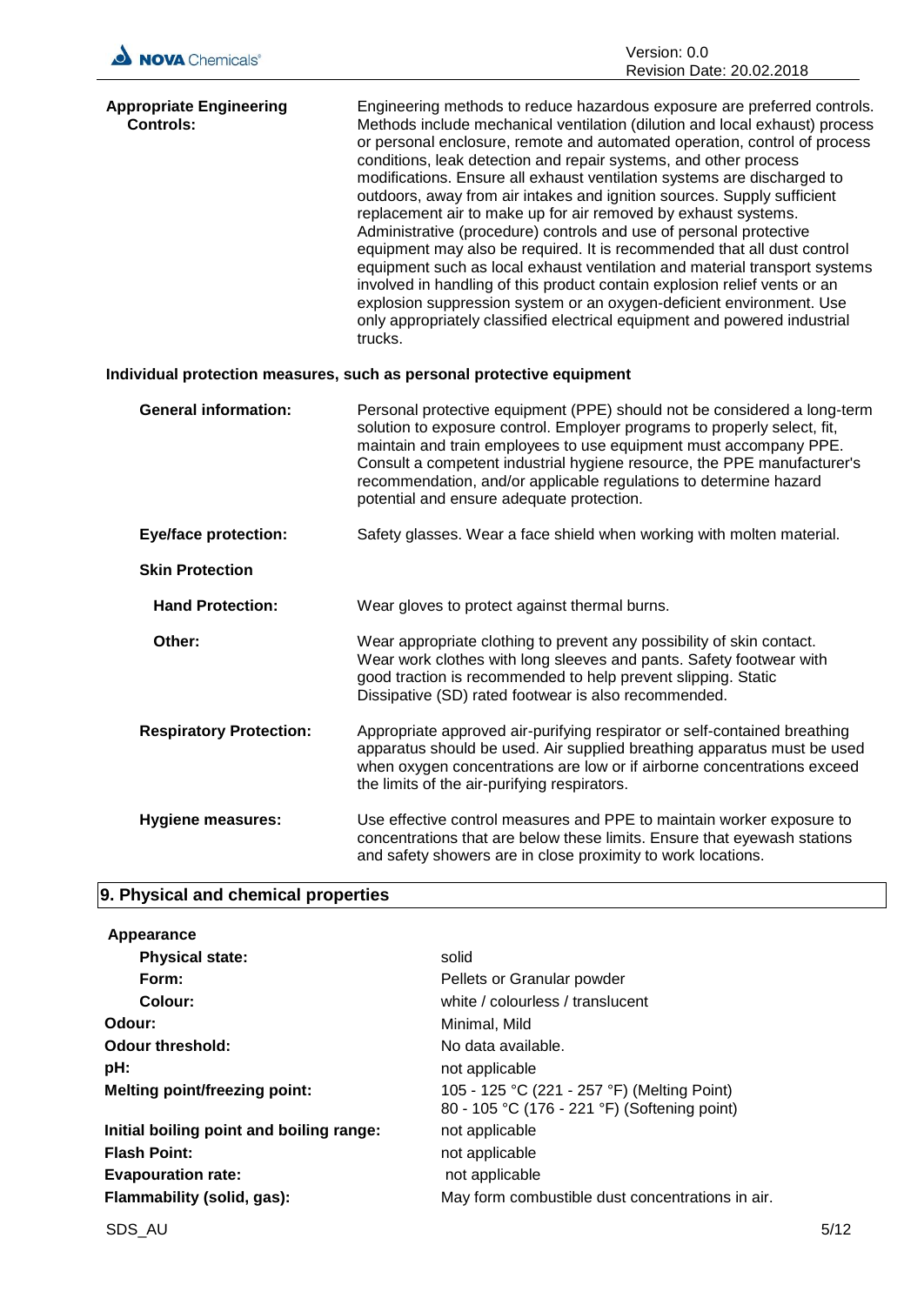**Upper/lower limit on flammability or explosive limits**

| Flammability limit - upper (%):          | not applicable              |
|------------------------------------------|-----------------------------|
| Flammability limit - lower (%):          | not applicable              |
| Vapour pressure:                         | not applicable              |
| Vapour density:                          | not applicable              |
| <b>Relative density:</b>                 | $0.910 - 0.940$             |
| Solubility(ies)                          |                             |
| Solubility in water:                     | Insoluble in water          |
| <b>Solubility (other):</b>               | No data available.          |
| Partition coefficient (n-octanol/water): | not applicable              |
| Auto-ignition temperature:               | 330 - 410 °C (626 - 770 °F) |
| <b>Decomposition temperature:</b>        | $>$ 300 °C ( $>$ 572 °F)    |
| <b>Viscosity:</b>                        | not applicable              |
|                                          |                             |

### **10. Stability and reactivity**

| <b>Reactivity:</b>                                   | Contact with incompatible materials. Sources of ignition. Exposure to heat.                                                                                                                                                                                                                                                  |
|------------------------------------------------------|------------------------------------------------------------------------------------------------------------------------------------------------------------------------------------------------------------------------------------------------------------------------------------------------------------------------------|
| <b>Chemical Stability:</b>                           | Material is stable under normal conditions.                                                                                                                                                                                                                                                                                  |
| <b>Possibility of Hazardous</b><br><b>Reactions:</b> | Hazardous polymerization not likely to occur.                                                                                                                                                                                                                                                                                |
| <b>Conditions to Avoid:</b>                          | Avoid exposing to heat and contact with strong oxidising substances. Avoid<br>processing material over 300 °C (572 °F).                                                                                                                                                                                                      |
| <b>Incompatible Materials:</b>                       | Strong oxidising agents. Organic solvents, ether, gasoline, lubricating oils,<br>chlorinated hydrocarbons and aromatic hydrocarbons may react with and<br>degrade polyethylene. Powdered material may form explosive dust-air<br>mixtures. Risk of dust-air explosion is increased if flammable vapours are<br>also present. |
| <b>Hazardous Decomposition</b><br><b>Products:</b>   | Upon decomposition, polyethylene may emit various oligomers, waxes and<br>oxygenated hydrocarbons as well as carbon dioxide, carbon monoxide and<br>small amounts of other organic vapours (e.g. aldehydes, acrolein).<br>Inhalation of these decomposition products may be hazardous.                                       |

### **11. Toxicological information**

**Information on likely routes of exposure**

| Inhalation:          | During processing, thermal fumes and inhalation of fine particles may<br>cause respiratory irritation. The silica, cristobalite is inextricably bound or<br>coated in the resin, which minimizes the likelihood of exposure.                             |
|----------------------|----------------------------------------------------------------------------------------------------------------------------------------------------------------------------------------------------------------------------------------------------------|
| <b>Skin Contact:</b> | During processing, contact with powder or fines may cause mechanical<br>irritation. Molten material will produce thermal burns. The silica, cristobalite<br>is inextricably bound or coated in the resin, which minimizes the likelihood<br>of exposure. |
| Eye contact:         | During processing, contact with powder or fines may cause mechanical<br>irritation. Molten material will produce thermal burns. The silica, cristobalite<br>is inextricably bound or coated in the resin, which minimizes the likelihood<br>of exposure. |
| Ingestion:           | Ingestion of this product is not a likely route of exposure.                                                                                                                                                                                             |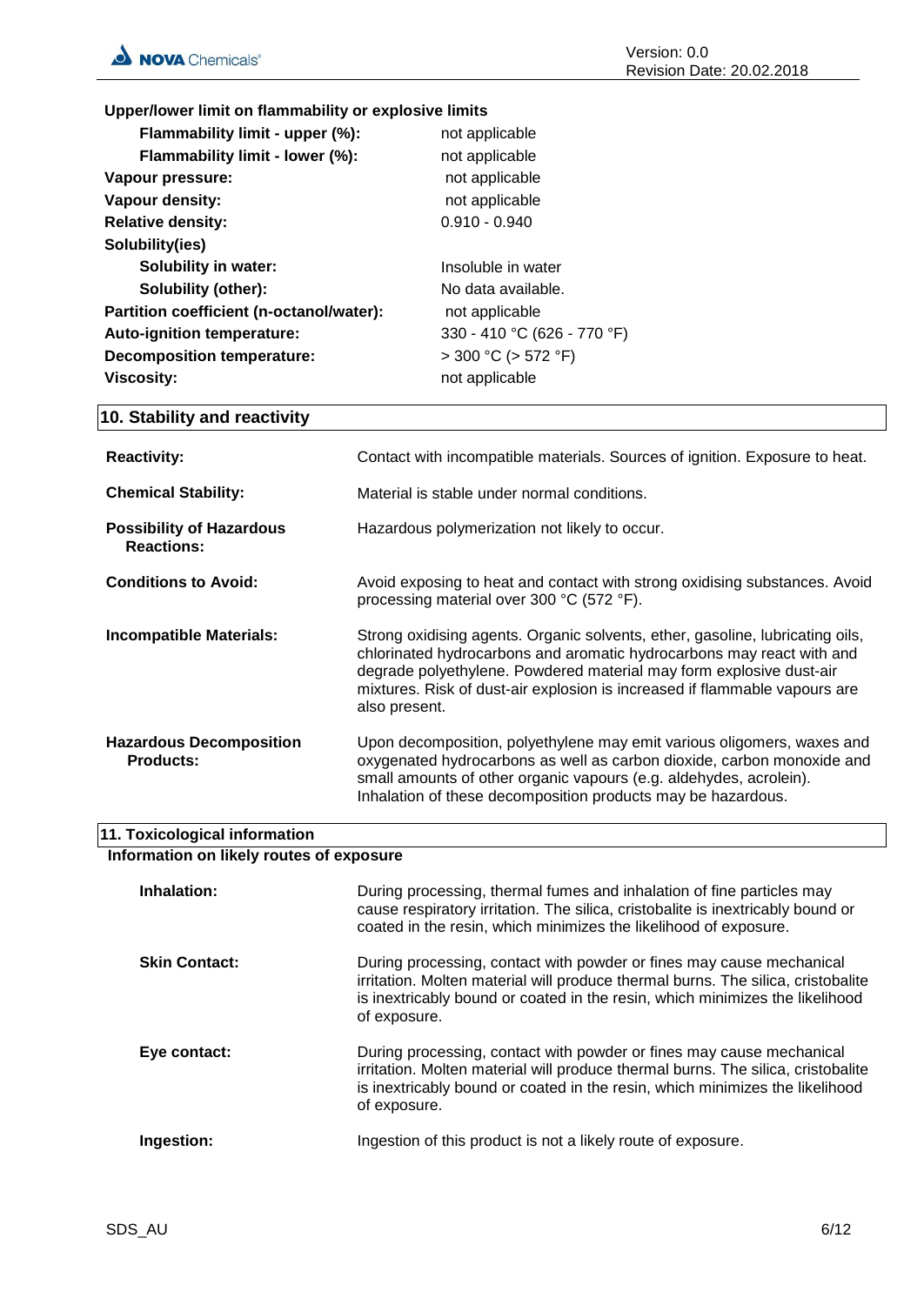| <b>Inhalation:</b>                                                                                             | Respiratory irritation.                                                                                                                                                               |
|----------------------------------------------------------------------------------------------------------------|---------------------------------------------------------------------------------------------------------------------------------------------------------------------------------------|
| <b>Skin Contact:</b>                                                                                           | Mechanical irritation. Thermal burns. Negligible irritation of the skin based<br>on chemical structure (polymer).                                                                     |
| Eye contact:                                                                                                   | Mechanical irritation. Thermal burns. May cause mild, short-lasting<br>discomfort to eyes.                                                                                            |
| Ingestion:                                                                                                     | No adverse effects due to ingestion are expected.                                                                                                                                     |
| Information on toxicological effects                                                                           |                                                                                                                                                                                       |
| <b>Acute toxicity</b>                                                                                          |                                                                                                                                                                                       |
| Oral<br><b>Product:</b>                                                                                        | LD50: $> 5,000$ mg/kg (estimated)                                                                                                                                                     |
| Dermal<br><b>Product:</b>                                                                                      | Not classified for acute toxicity based on available data.                                                                                                                            |
| <b>Inhalation</b><br>Product:                                                                                  | Not classified for acute toxicity based on available data.                                                                                                                            |
| <b>Repeated dose toxicity</b><br><b>Product:</b>                                                               | No data available.                                                                                                                                                                    |
| <b>Skin irritation and corrosion</b><br><b>Product:</b><br>Specified substance(s):<br>Silica, cristobalite     | No data available.<br>Irritating. May cause abrasion to skin. The silica, cristobalite is inextricably<br>bound or coated in the resin, which minimizes the likelihood of exposure.   |
| <b>Serious Eye Damage/Eye Irritation</b><br><b>Product:</b><br>Specified substance(s):<br>Silica, cristobalite | No data available.<br>Irritating. May cause abrasion to cornea. The silica, cristobalite is inextricably<br>bound or coated in the resin, which minimizes the likelihood of exposure. |
| <b>Respiratory or Skin Sensitisation</b><br>Product:<br>No data available.                                     |                                                                                                                                                                                       |
| Carcinogenicity<br><b>Product:</b>                                                                             | Not classified                                                                                                                                                                        |
| <b>Notifiable Carcinogenic Substances</b><br>No carcinogenic components identified                             |                                                                                                                                                                                       |
| <b>Prohibited Carcinogenic Substances</b>                                                                      | No carcinogenic components identified                                                                                                                                                 |
| Silica, cristobalite                                                                                           | IARC Monographs on the Evaluation of Carcinogenic Risks to Humans:<br>Overall evaluation: 1. Carcinogenic to humans.                                                                  |
| <b>ACGIH Carcinogen List:</b><br>Silica, cristobalite                                                          | Group A2: Suspected human carcinogen.                                                                                                                                                 |

### **Symptoms related to the physical, chemical and toxicological characteristics**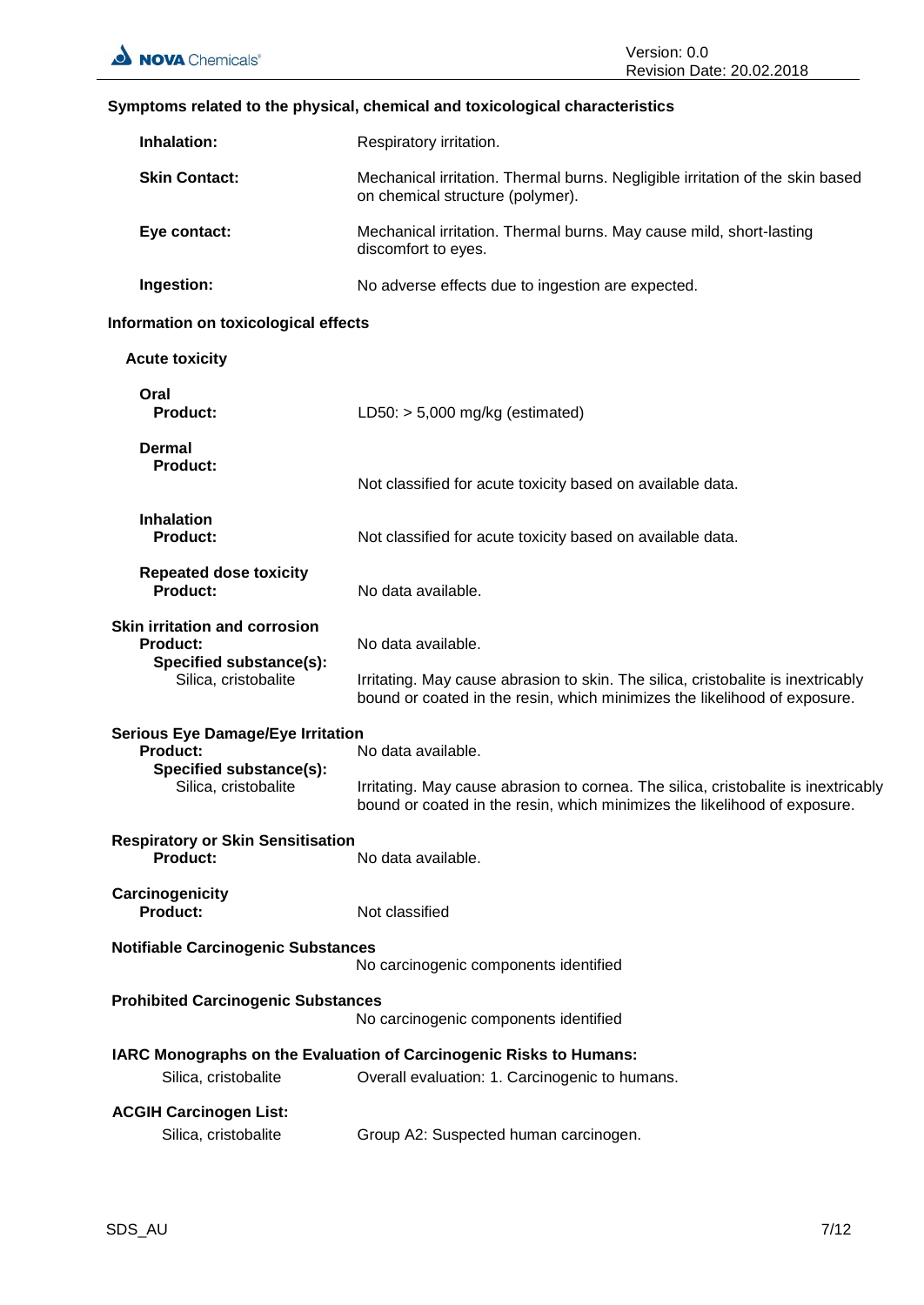### **Germ Cell Mutagenicity**

| In vitro<br><b>Product:</b>                                                  | There are no known or reported genetic effects.                                                                                                                                                                                                                                                                                                                                       |
|------------------------------------------------------------------------------|---------------------------------------------------------------------------------------------------------------------------------------------------------------------------------------------------------------------------------------------------------------------------------------------------------------------------------------------------------------------------------------|
| In vivo<br><b>Product:</b>                                                   | There are no known or reported genetic effects.                                                                                                                                                                                                                                                                                                                                       |
| <b>Reproductive toxicity</b><br>Product:                                     | There are no known or reported reproductive effects.                                                                                                                                                                                                                                                                                                                                  |
| <b>Specific Target Organ Toxicity - Single Exposure</b><br><b>Product:</b>   | No data available.                                                                                                                                                                                                                                                                                                                                                                    |
| <b>Specific Target Organ Toxicity - Repeated Exposure</b><br><b>Product:</b> | No data available.                                                                                                                                                                                                                                                                                                                                                                    |
| Specified substance(s):<br>Silica, cristobalite                              | Lungs, Respiratory system - The silica, cristobalite is inextricably bound or<br>coated in the resin, which minimizes the likelihood of exposure.                                                                                                                                                                                                                                     |
| <b>Aspiration Hazard</b><br>Product:                                         | Not classified.                                                                                                                                                                                                                                                                                                                                                                       |
| Other effects:                                                               | No data available.                                                                                                                                                                                                                                                                                                                                                                    |
| 12. Ecological information                                                   |                                                                                                                                                                                                                                                                                                                                                                                       |
| <b>General information:</b>                                                  | NOVAPOL <sup>®</sup> resins are expected to be inert in the environment. They float<br>on water and are not biodegradable. They are not expected to<br>bioconcentrate (accumulate in the food chain) due to their high molecular<br>weight. NOVAPOL® pellets are not expected to be toxic if ingested but may<br>represent a choking hazard if ingested by waterfowl or aquatic life. |
| <b>Ecotoxicity</b>                                                           |                                                                                                                                                                                                                                                                                                                                                                                       |
| Acute hazards to the aquatic environment                                     |                                                                                                                                                                                                                                                                                                                                                                                       |
| <b>Fish</b><br><b>Product:</b>                                               | LC 50 (96 h): $> 100$ mg/l                                                                                                                                                                                                                                                                                                                                                            |
| <b>Aquatic Invertebrates</b><br><b>Product:</b>                              | EC 50 (Daphnia magna, 48 h): $> 100$ mg/l                                                                                                                                                                                                                                                                                                                                             |
| <b>Toxicity to aquatic plants</b><br><b>Product:</b>                         | EC 50 (72 h): $> 100$ mg/l                                                                                                                                                                                                                                                                                                                                                            |
| Chronic hazards to the aquatic environment                                   |                                                                                                                                                                                                                                                                                                                                                                                       |
| <b>Fish</b><br><b>Product:</b>                                               | $NOEC : > 100$ mg/l                                                                                                                                                                                                                                                                                                                                                                   |
| <b>Aquatic Invertebrates</b><br><b>Product:</b>                              | $NOEC : > 100$ mg/l                                                                                                                                                                                                                                                                                                                                                                   |
| <b>Toxicity to aquatic plants</b><br><b>Product:</b>                         | $NOEC : > 100$ mg/l                                                                                                                                                                                                                                                                                                                                                                   |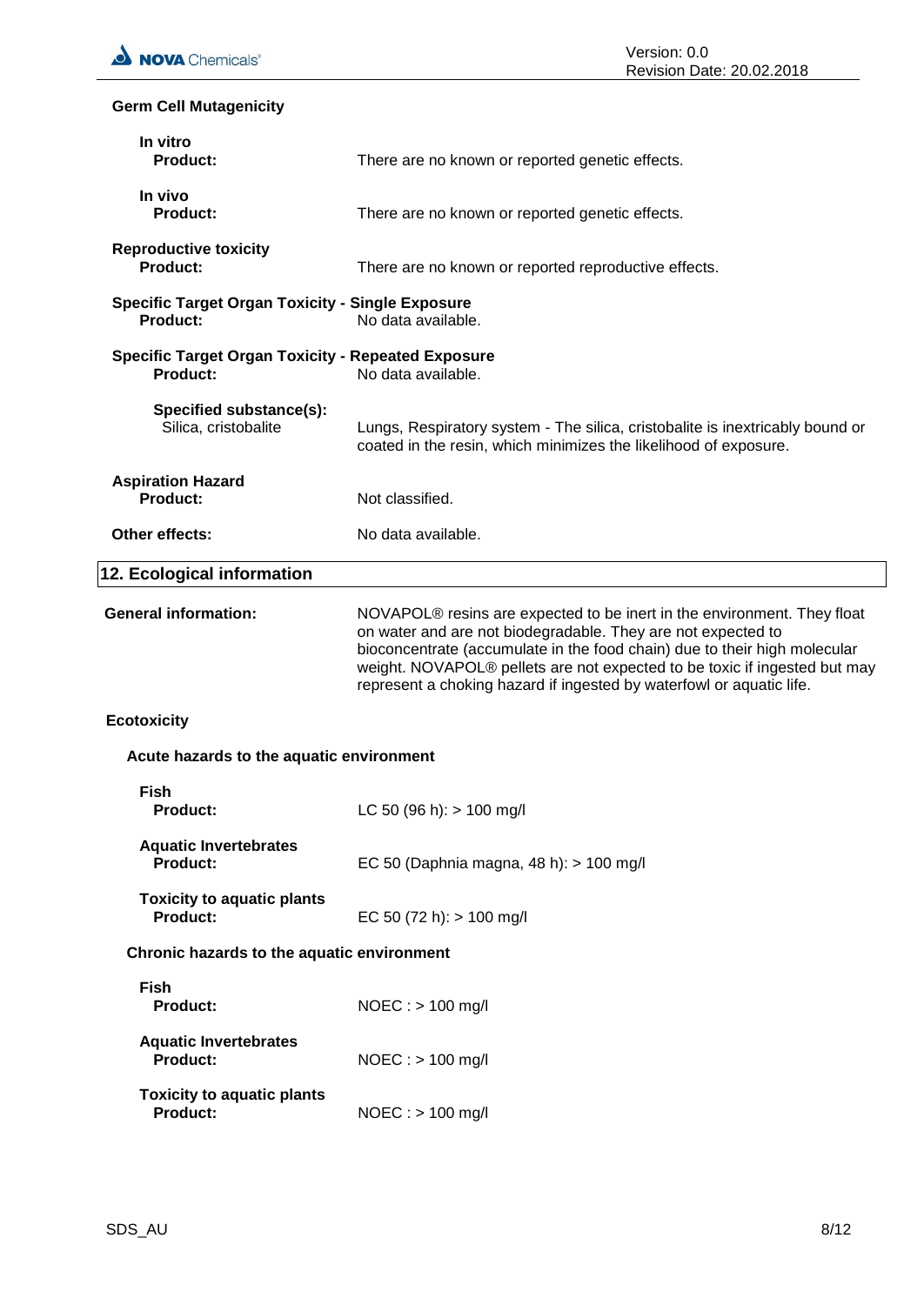

| <b>Persistence and Degradability</b>                                 |                                                                                                                                                                                                                                                                                                                                                                                                                                                                                                                                                                        |
|----------------------------------------------------------------------|------------------------------------------------------------------------------------------------------------------------------------------------------------------------------------------------------------------------------------------------------------------------------------------------------------------------------------------------------------------------------------------------------------------------------------------------------------------------------------------------------------------------------------------------------------------------|
| <b>Biodegradation</b><br>Product:                                    | Not readily degradable. Under optimal oxidation conditions, >99% of<br>polyethylene will remain intact after exposure to microbial actions. Product<br>will slowly change (embrittle) in the presence of sunlight, but will not fully<br>breakdown. Product buried in landfill has been found to be stable over time.<br>No toxic degradation products are known to be produced.                                                                                                                                                                                       |
| <b>BOD/COD Ratio</b><br><b>Product:</b>                              | No data available.                                                                                                                                                                                                                                                                                                                                                                                                                                                                                                                                                     |
| <b>Bioaccumulative Potential</b>                                     |                                                                                                                                                                                                                                                                                                                                                                                                                                                                                                                                                                        |
| <b>Bioconcentration Factor (BCF)</b><br><b>Product:</b>              | Pellets may accumulate in the digestive systems of birds and aquatic life,<br>causing injury and possible death due to starvation.                                                                                                                                                                                                                                                                                                                                                                                                                                     |
| Partition Coefficient n-octanol / water (log Kow)<br><b>Product:</b> | Log Kow: not applicable                                                                                                                                                                                                                                                                                                                                                                                                                                                                                                                                                |
| <b>Mobility</b><br><b>Mobility in Soil:</b>                          | Biologically persistent. This product has not been found to migrate through<br>soils.                                                                                                                                                                                                                                                                                                                                                                                                                                                                                  |
| <b>Other Adverse Effects:</b>                                        | Pellets are persistent in aquatic and terrestrial systems.                                                                                                                                                                                                                                                                                                                                                                                                                                                                                                             |
| 13. Disposal considerations                                          |                                                                                                                                                                                                                                                                                                                                                                                                                                                                                                                                                                        |
| Disposal methods                                                     |                                                                                                                                                                                                                                                                                                                                                                                                                                                                                                                                                                        |
| <b>Disposal instructions:</b>                                        | Dispose of contents/container to an appropriate treatment and disposal<br>facility in accordance with applicable laws and regulations, and product<br>characteristics at time of disposal. Preferred disposal methods for<br>polyethylene in order of preference are: 1) clean and reuse if possible, 2)<br>recover and resell through plastic recyclers or resin brokers, 3) incinerate<br>with waste heat recovery and 4) landfill. DO NOT ATTEMPT TO DISPOSE<br>OF BY UNCONTROLLED INCINERATION. Open burning of plastics at<br>landfills should not be undertaken. |
| <b>Contaminated Packaging:</b>                                       | Check regional, national and local environmental regulations prior to<br>disposal.                                                                                                                                                                                                                                                                                                                                                                                                                                                                                     |
| 14. Transport information                                            |                                                                                                                                                                                                                                                                                                                                                                                                                                                                                                                                                                        |
| <b>National Regulations</b><br><b>ADG</b>                            |                                                                                                                                                                                                                                                                                                                                                                                                                                                                                                                                                                        |

Not regulated.

### **International regulations**

### **IATA**

Not regulated.

### **IMDG**

Not regulated.

SDS\_AU 9/12 **Transport in bulk according to Annex II of MARPOL and the IBC Code** not applicable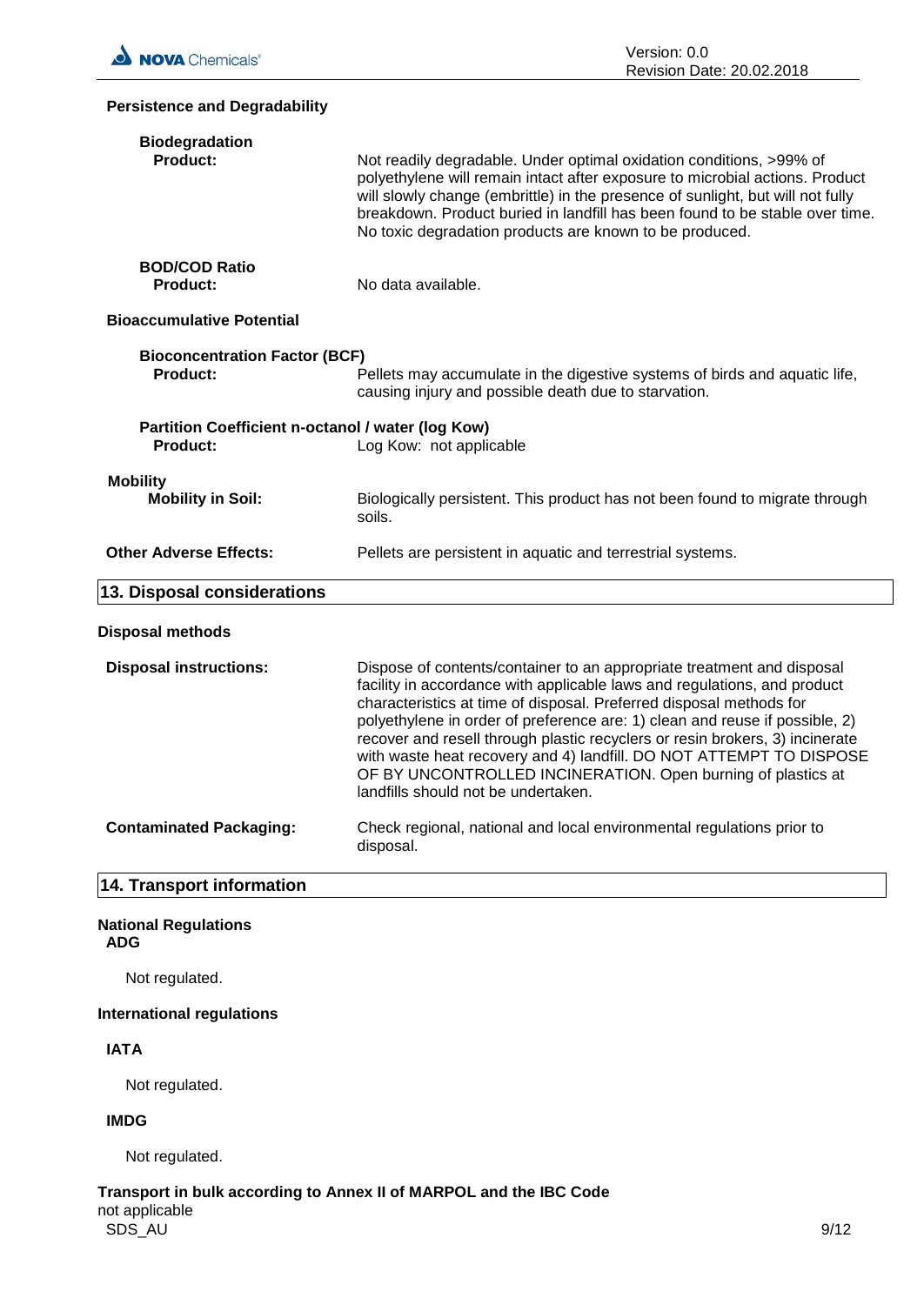# **15. Regulatory information**

| Standard for the Uniform Scheduling of Medicines and Poisons (SUSMP) - Poisons Schedule Number |                                          |
|------------------------------------------------------------------------------------------------|------------------------------------------|
| <b>AU SUSMP 2</b>                                                                              | Poisons schedule number not<br>allocated |
| AU SUSMP 3                                                                                     | Poisons schedule number not<br>allocated |
| AU SUSMP 4                                                                                     | Poisons schedule number not<br>allocated |
| AU SUSMP 5                                                                                     | Poisons schedule number not<br>allocated |
| AU SUSMP 6                                                                                     | Poisons schedule number not<br>allocated |
| AU SUSMP 7                                                                                     | Poisons schedule number not<br>allocated |
| AU SUSMP 8                                                                                     | Poisons schedule number not<br>allocated |
| AU SUSMP 9                                                                                     | Poisons schedule number not<br>allocated |
| AU SUSMP A                                                                                     | Poisons schedule number not<br>allocated |
| <b>AU SUSMP B</b>                                                                              | Poisons schedule number not<br>allocated |
| AU SUSMP C                                                                                     | Poisons schedule number not<br>allocated |
| AU SUSMP D                                                                                     | Poisons schedule number not<br>allocated |
| AU SUSMP E                                                                                     | Poisons schedule number not<br>allocated |
| AU SUSMP F                                                                                     | Poisons schedule number not<br>allocated |
| AU SUSMP G                                                                                     | Poisons schedule number not<br>allocated |
| AU SUSMP H                                                                                     | Poisons schedule number not<br>allocated |
| <b>AU SUSMP I</b>                                                                              | Poisons schedule number not<br>allocated |
| AU SUSMP J                                                                                     | Poisons schedule number not<br>allocated |
| AU SUSMP K                                                                                     | Poisons schedule number not<br>allocated |
| <b>AUSUSMPDS</b>                                                                               | Poisons schedule number not<br>allocated |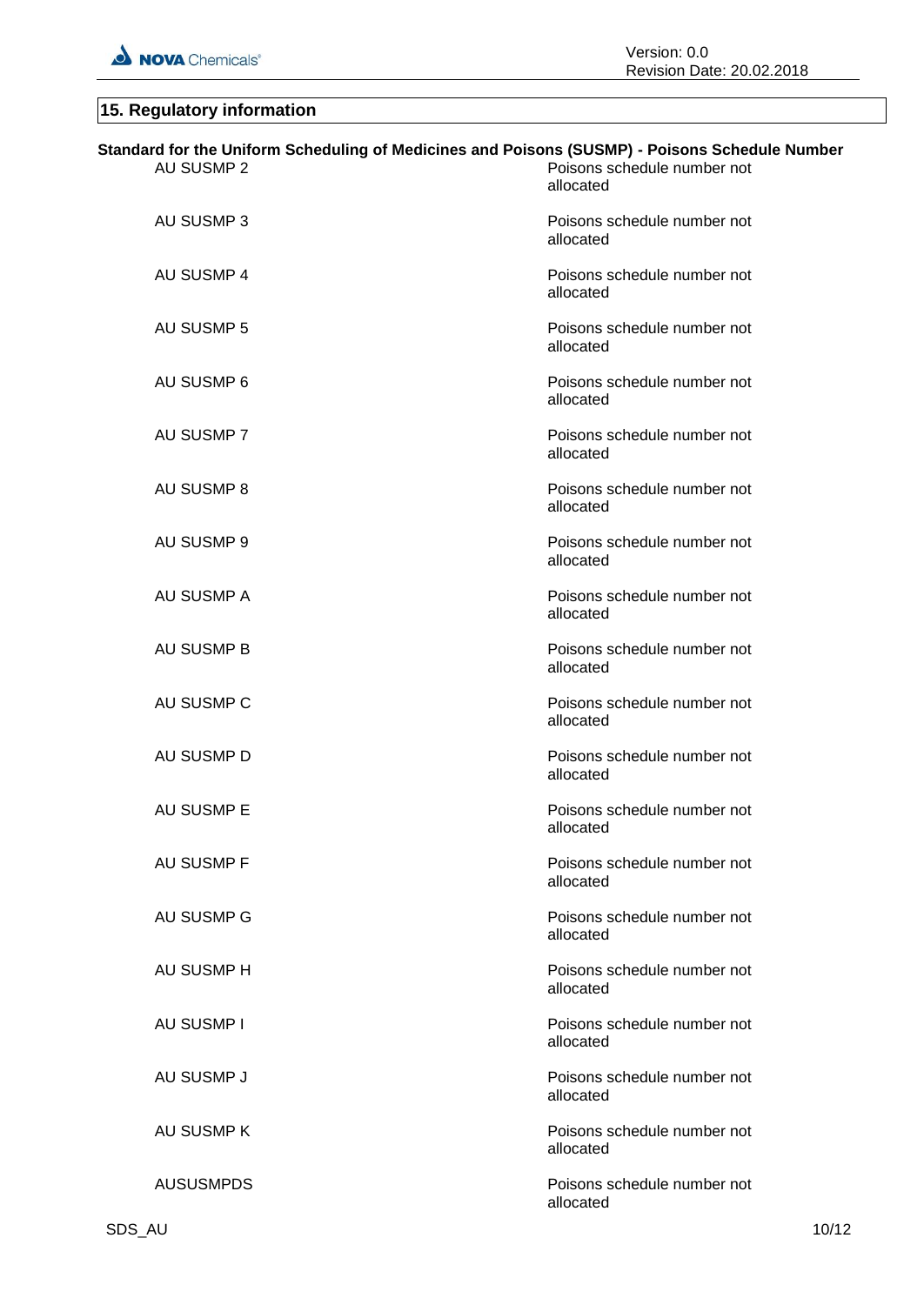

#### **Notifiable Carcinogenic Substances**

Not regulated

#### **Prohibited Carcinogenic Substances**

Not regulated

### **National Pollutant Inventory (NPI) substance reporting list**

Not regulated

#### **Prohibited Substances (National Model Regulations for the Control of Workplace Hazardous Substances, Schedule 2 NOHSC:1005 (1994))**

Not regulated

### **Restricted Importation of Organochlorine Chemicals (Customs(Prohibited Imports) Regulations 1956, Schedule 9)**

Not regulated

#### **Importation of Ozone Depleting Substances (Customs (Prohibited Imports) Regulations 1956, Schedule 10)**

Not regulated

#### **High Volume Industrial Chemicals (HVIC)** Not regulated

**16.Other Information**

Australia AICS Inventory List: On or in compliance with the inventory

| <b>U.OUIGE HILDI HANGE</b>   |                                                                                                                                                                                                                                                                                                                                                                                                                                                                                                                                                                                                                                                                              |
|------------------------------|------------------------------------------------------------------------------------------------------------------------------------------------------------------------------------------------------------------------------------------------------------------------------------------------------------------------------------------------------------------------------------------------------------------------------------------------------------------------------------------------------------------------------------------------------------------------------------------------------------------------------------------------------------------------------|
| <b>Issue Date:</b>           | 20.02.2018                                                                                                                                                                                                                                                                                                                                                                                                                                                                                                                                                                                                                                                                   |
| <b>Revision Information:</b> | 20.02.2018: New SDS                                                                                                                                                                                                                                                                                                                                                                                                                                                                                                                                                                                                                                                          |
| Version #:                   | 0.0                                                                                                                                                                                                                                                                                                                                                                                                                                                                                                                                                                                                                                                                          |
| <b>Other information:</b>    | Exposure to the Hazardous Combustion and Decomposition Products as<br>described in the SDS, Sections 5 and 10, may be linked with various acute<br>and chronic health effects. These effects include irritation of eyes and upper<br>respiratory tract primarily from the aldehydes, breathing difficulties, systemic<br>toxicity such as liver, kidney, and central nervous system effects.                                                                                                                                                                                                                                                                                 |
|                              | NOVA Chemicals has monitored worker exposures to emissions during<br>commercial-scale processing of polyethylene. Concentrations of hazardous<br>decomposition products were determined to be well below established<br>exposure limits in the workplace. "Quantitation of Employee Exposure to<br>Emission Products Generated By Commercial-Scale Processing of<br>Polyethylene" is available in the Am. Ind. Hyg. Assoc. J. 56:809-814 (1995)<br>and "Quantification of Emission Compounds Generated During Commercial-<br>Scale Processing of Advanced SCLAIRTECH™ Polyethylene" is available in<br>the Journal of Plastic Film & Sheeting Volume 26 Issue 2, April 2010. |
|                              | For information on ventilation considerations for the control of volatile air<br>contaminants from polyethylene, please request a copy of NOVA Chemicals'<br>publication, "Ventilation Guidelines for Heat-Processing Polyethylene Resins".                                                                                                                                                                                                                                                                                                                                                                                                                                  |
|                              | For additional information on unloading hopper cars containing plastic resins,<br>refer to NOVA Chemicals' publication, "Hopper Car Unloading Guide".                                                                                                                                                                                                                                                                                                                                                                                                                                                                                                                        |
|                              | For information on processing properties, selection of NOVAPOL resin<br>grades, refer to the NOVAPOL Product Data Sheets available on our web<br>site, under Products & Applications: http://www.novachemicals.com.                                                                                                                                                                                                                                                                                                                                                                                                                                                          |